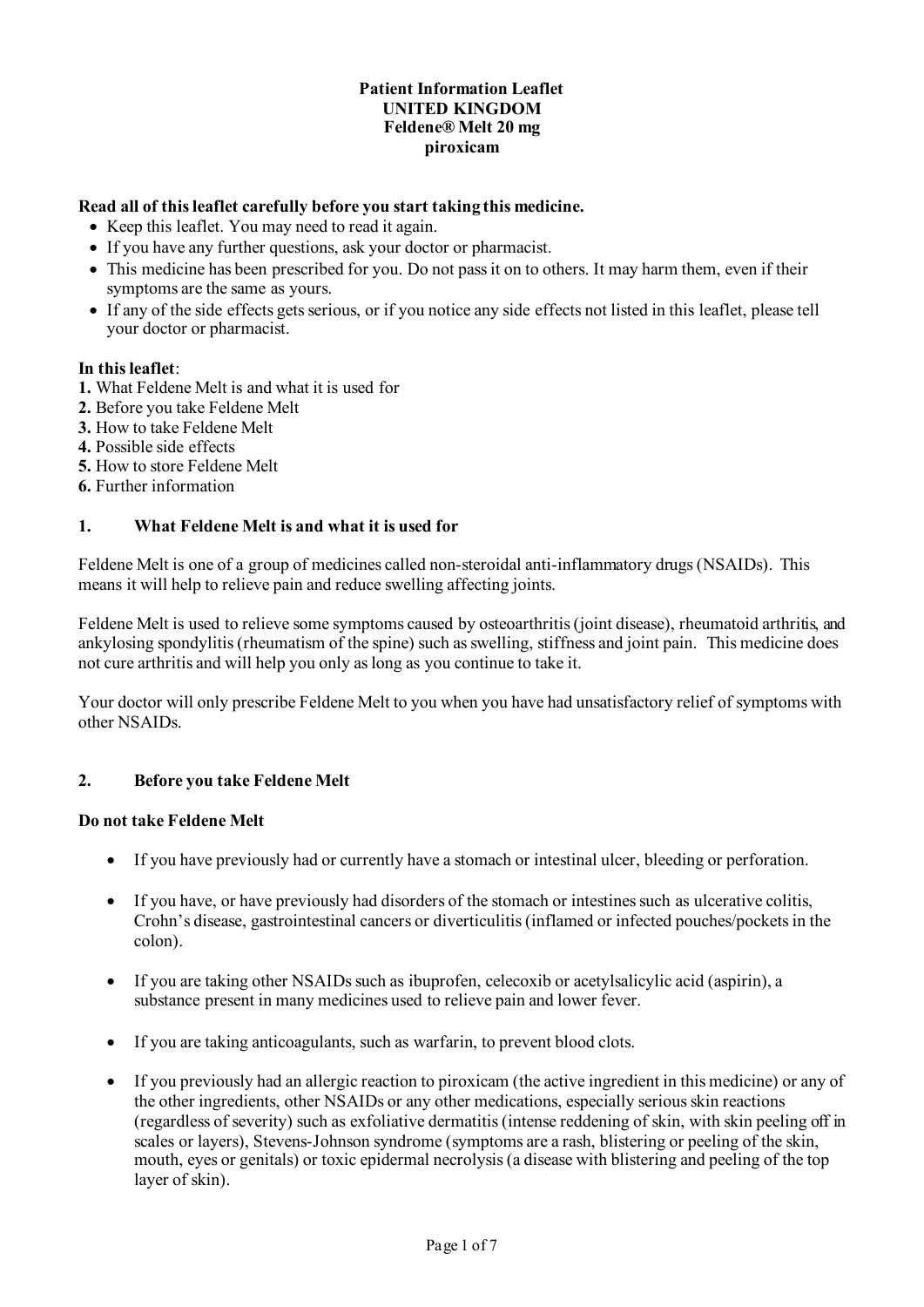- If you have severe heart failure.
- If you are in the last three months of pregnancy.

If any of the above applies to you, you should **tell your doctor immediately and do not take Feldene.**

Potentially life-threatening skin rashes (DRESS syndrome, Stevens-Johnson syndrome, toxic epidermal necrolysis) have been reported with the use of piroxicam, appearing initially as reddish target-like spots or circular patches often with central blisters on the trunk.

Additional signs to look for include ulcers in the mouth, throat, nose, genitals and conjunctivitis (red and swollen eyes).

These potentially life-threatening skin rashes are often accompanied by flu-like symptoms. The rash may progress to widespread blistering or peeling of the skin.

The highest risk for occurrence of serious skin reactions is within the first weeks of treatment.

If you have developed Stevens-Johnson syndrome or toxic epidermal necrolysis with the use of piroxicam, you must not be re-started on piroxicam at any time.

If you develop a rash or skin symptoms, you should stop taking Feldene Melt immediately, seek prompt medical advice and tell your doctor that you are taking this medicine.

## **Take special care with Feldene Melt**

Before prescribing Feldene Melt (piroxicam), your doctor will assess the benefits this medicine may give you against your risk of developing side effects. Your doctor may need to give you check-ups and will tell you how often you need to be checked during treatment with Feldene.

Medicines such as Feldene Melt may be associated with a small increased risk of heart attack (myocardial infarction) or stroke. Any risk is more likely with high doses and prolonged treatment or if you are a smoker. Do not exceed the recommended dose or duration of treatment.

Tell your doctor before you take Feldene Melt if you suffer from or have suffered in the past from any of the following conditions:

- liver disease
- kidney disease
- high blood pressure, heart problems or stroke
- high cholesterol or hardening of the arteries
- asthma
- diabetes
- phenylketonuria (PKU) which is a genetic disorder.

If you have or had any other medical problems or any allergies or if you are not sure as to whether you can use Feldene tell your doctor before taking this medicine.

You should **stop taking Feldene immediately** and **tell your doctor** if you have any allergic reaction such as a skin rash, swelling of the face, wheezing or difficulty breathing.

Take special care with Feldene as like all NSAIDs, Feldene can cause serious reactions in the stomach and intestines, such as pain, bleeding, ulceration and perforation.

You should **stop taking Feldene immediately** and **tell your doctor** if you have stomach pain or any sign of bleeding in the stomach or intestines, such as passing black or bloodstained bowel movements or vomiting blood.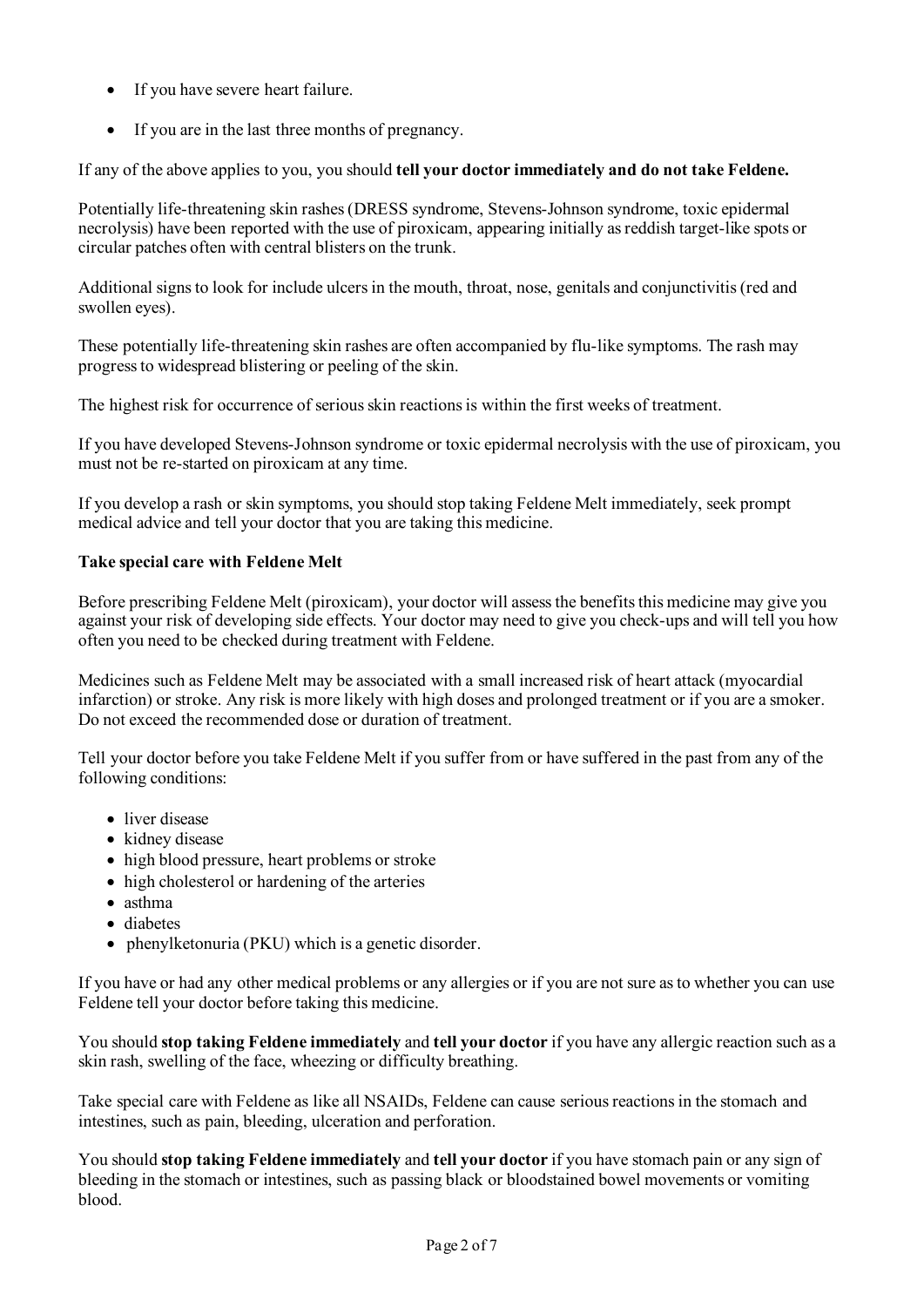Your doctor may prescribe Feldene Melt together with another medicine to protect your stomach and intestines from side effects, particularly if you are over 70 years old, or you are taking other medicines like corticosteroids (medicines given to treat a variety of conditions such as allergies and hormone imbalances), certain medicines for depression called selective serotonin reuptake inhibitors (SSRIs) or low dose acetylsalicylic acid (aspirin) to help prevent heart attack or stroke.

Feldene Melt may make it more difficult to become pregnant. You should inform your doctor if you are planning to become pregnant or if you have problems becoming pregnant.

## **Patients over 70 years of age**

If you are over 70 years old, your doctor may wish to minimise the length of your treatment and to see you more often while you are taking Feldene Melt.

You should not take this medicine if you are over 80 years of age.

## **Taking other medicines**

Tell your doctor about any other medicines you are taking or took recently (in the last week) – even medicines you bought yourself without a prescription. Medicines can sometimes interfere with each other. Your doctor may limit your use of Feldene or other medicines, or you may need to take a different medicine.

The following medicines **must not be taken with Feldene**:

- aspirin or other non-steroidal anti-inflammatory drugs for pain relief
- anticoagulants such as warfarin to prevent blood clots

Tell your doctor **before** you take Feldene Melt if you are taking any of the following medicines:

- corticosteroids, which are medicines given to treat a variety of conditions such as allergies and hormone imbalances
- low dose aspirin (75mg) to help prevent heart attack or stroke
- certain medicines used to treat heart conditions known as cardiac glycosides, such as digoxin
- certain medicines for depression such as lithium or selective serotonin re-uptake inhibitors (SSRIs)
- antihypertensives to treat high blood pressure
- methotrexate, which can be given to treat various conditions such as cancers, psoriasis and rheumatoid arthritis
- ciclosporin or tacrolimus, which are given to help prevent rejection of transplanted organs
- quinolone antibiotics e.g. ciprofloxacin, which are used to treat various infections
- mifepristone, a medicine used to terminate pregnancy
- diuretics such as hydrochlorothiazide to treat high blood pressure or kidney problems.

#### **Taking Feldene Melt with food and drink**

Feldene Melt should be taken with or after food.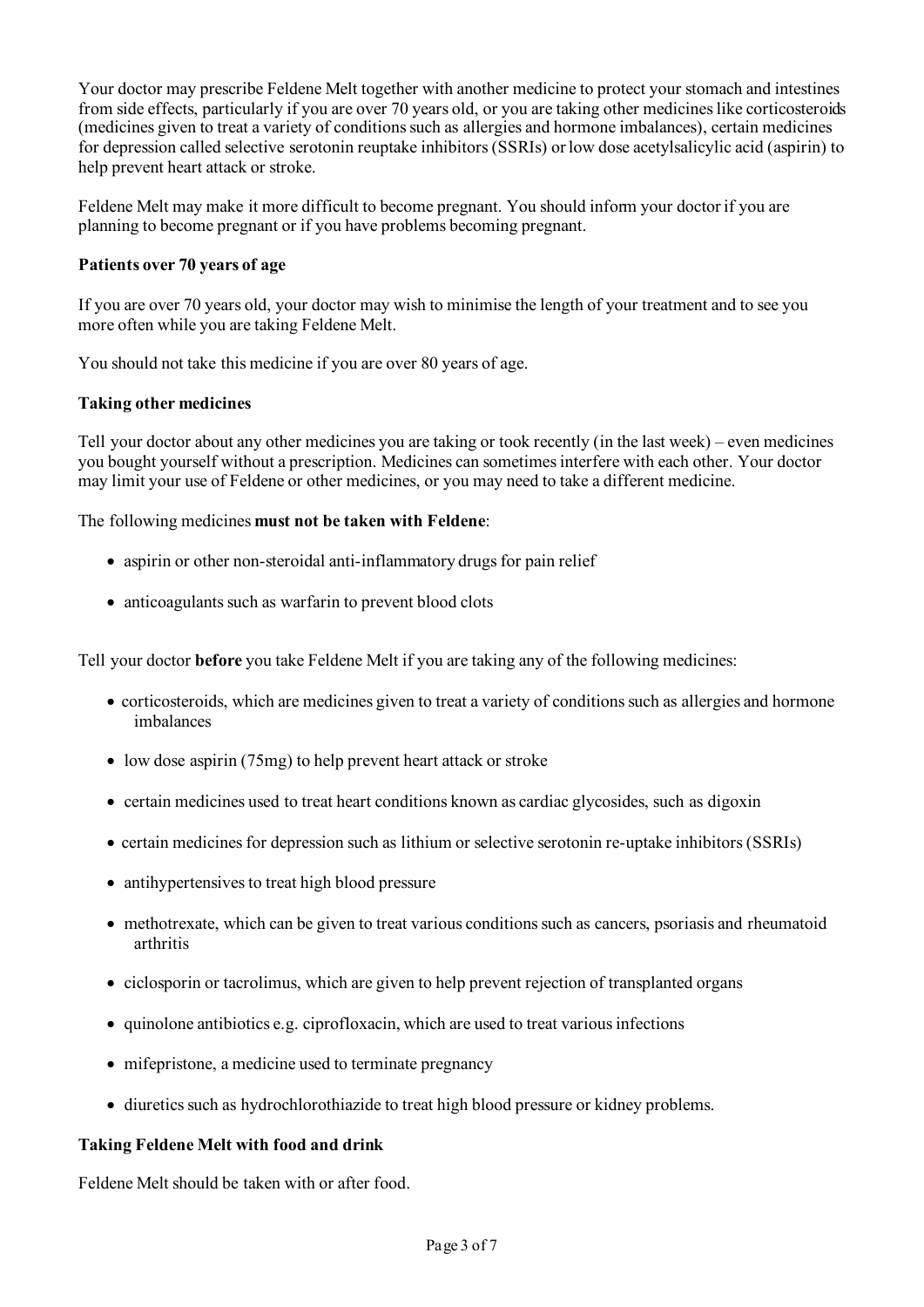# **Pregnancy and breast-feeding**

If you are pregnant, planning pregnancy or breast feeding tell your doctor before you take Feldene Melt. Do **not** take Feldene Melt if you are in the last three months of pregnancy. It is not usually recommended at other stages of pregnancy, but you may be able to take it if your doctor advises that it is necessary for you.

If you are trying to become pregnant or being investigated for infertility, withdrawal of Feldene should be considered. Feldene may increase the risk of miscarriage in early pregnancy.

Ask your doctor or pharmacist for advice before taking any medicine.

## **Driving and using machinery**

These tablets can cause some people to feel dizzy, drowsy, tired or have problems with their vision. If you are affected, do **not** drive or operate machinery.

## **Feldene Melt contains aspartame**

Feldene Melt contains 0.25 mg aspartame in each tablet. Aspartame is a source of phenylalanine. Phenylalanine may be harmful if you have phenylketonuria (PKU), a rare genetic disorder in which phenylalanine builds up because the body cannot remove it properly.

# **3. How to take Feldene Melt**

Always take Feldene exactly as your doctor has told you. You should check with your doctor or pharmacist if you are not sure.

Your doctor will give you a regular check-up to make sure you are taking the optimal dose of Feldene Melt. Your doctor will adjust your treatment to the lowest dose that best controls your symptoms. Under no circumstances should you change your dose without first speaking to your doctor.

#### **Adults:**

The maximum daily dose of Feldene Melt is 20 milligrams taken as one single daily dose.

#### **Elderly:**

If you are older than 70 years your doctor may prescribe a lower daily dose and reduce the duration of treatment.

If you feel that the medicine is not very effective, always talk to your doctor. Do not increase the dose.

#### **How to remove the tablets**

Your tablets are in a new type of packaging. Do **not** try to push the tablets through the foil as this will break the tablet. Instead follow the instructions.

- Hold the packet of tablets with the flat, printed side facing you.
- Peel back the loose flap at the edge of the packet to reveal a tablet.
- Tip the tablet into the palm of your hand.
- Place the tablet on your tongue and close your mouth.

The tablet will dissolve within a few seconds. If you prefer, you can swallow the tablet with some water.

### **If you take more Feldene Melt than you should**

If you accidentally take too much Feldene Melt contact your doctor at once or go to the nearest hospital casualty department. Always take the labelled medicine package with you, whether there is any Feldene Melt left or not.

#### **If you forget to take Feldene Melt**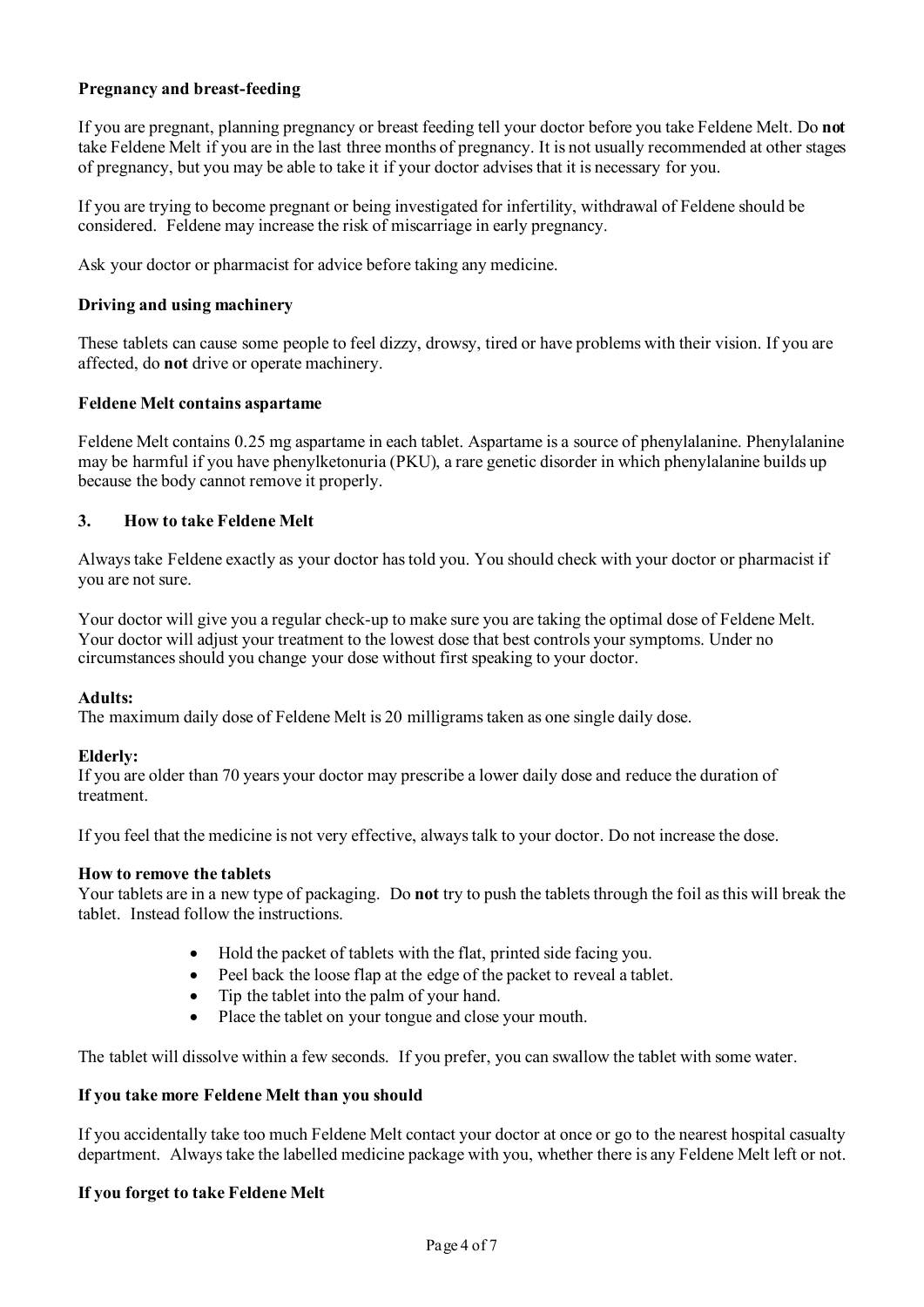If you forget to take a dose, take it as soon as you remember unless it is time for your next dose. **Do not take a double dose to make up for a missed dose.**

If you have any further questions on the use of this product, ask your doctor or pharmacist.

## **4. Possible side effects**

Like all medicines, this medicine can cause side effects, although not everybody gets them.

**Tell your doctor immediately and stop taking Feldene Melt** if you experience any of the following symptoms after taking this medicine:

- any sign of bleeding in the stomach or intestines, such as passing black or bloodstained bowel movements or vomiting blood
- sudden wheeziness, difficulty in breathing, fever, swelling of eyelids, face or lips, rash or itching (especially affecting the whole body)
- a rash, blistering or peeling of the skin, mouth, eyes or genitals
- yellowing of the skin and the whites of your eyes (jaundice) which may be a sign of hepatitis or other liver problems

## **Common: may affect up to 1 in 10 people**

- Changes in the red blood cells which may result in unusual bruising or bleeding
- Changes in the white blood cells which may result in increased risk of infection
- Anorexia
- Increase in blood sugar levels
- **Dizziness**
- Headache
- Vertigo (a spinning sensation)
- Drowsiness
- Ringing in ears (tinnitus)
- Abdominal pain/discomfort
- Constipation
- Diarrhoea
- Wind
- Feeling sick (nausea)
- Being sick (vomiting)
- **Indigestion**
- **Itching**
- Skin rash
- Swelling of the feet, hands or other parts of the body (oedema)
- Weight increase

#### **Uncommon: may affect up to 1 in 100 people**

- Blurred vision
- Fast or pounding heartbeat
- Sore mouth and/or lips
- Decreased/low blood sugar level

# **Rare: may affect up to 1 in 1,000 people**

- Kidney inflammation
- Kidney failure
- Kidney damage
- Change in urine output or appearance
- Kidney pain or pain in abdomen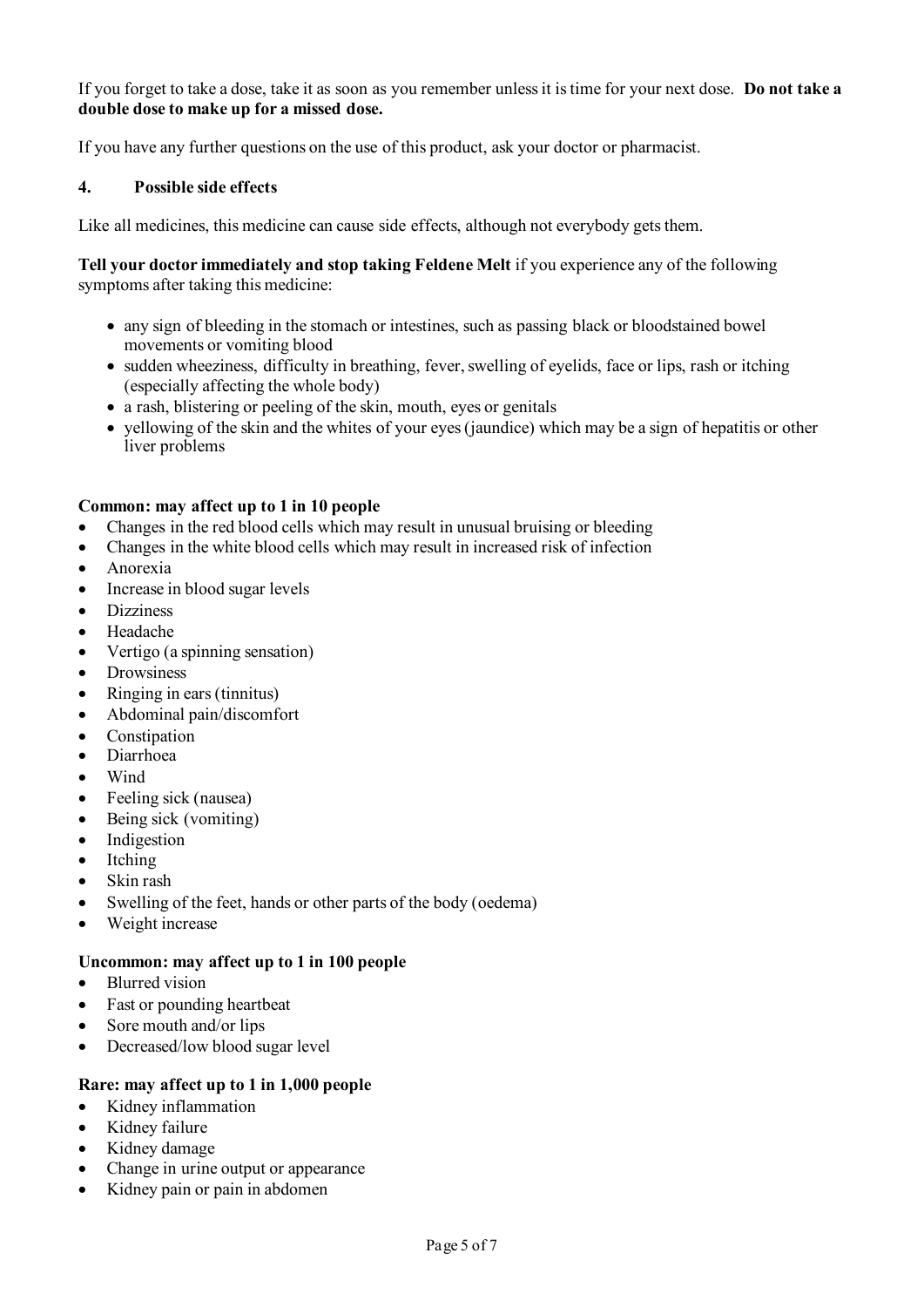# **Very rare: may affect up to 1 in 10,000 people**

• Potentially life-threatening skin rashes including peeling skin, particularly around the mouth, nose, eyes and genitals (Stevens-Johnson syndrome) or extensive peeling of the skin (toxic epidermal necrolysis) (see section 2)

# **Not known: frequency cannot be estimated from the available data**

- Abnormalities in the blood e.g. decreased haemoglobin
- Fluid retention
- Sudden wheeziness, difficulty in breathing, fever, swelling of eyelids, face or lips, rash or itching (especially affecting the whole body)
- **Depression**
- Dream abnormalities
- Hallucinations
- Changes in sleep patterns
- Mental confusion
- Mood alterations
- Nervousness
- Pins and needles
- Eye irritations
- Swollen eyes
- Hearing impairment
- High blood pressure
- Inflammation of the blood vessels
- Shortness of breath
- Constriction of the muscles lining the airways of lungs (bronchial)
- Nose bleeds
- Inflammation of the stomach lining (gastritis)
- Gastrointestinal bleeding including vomiting of blood and black, tarry stools
- Inflamed pancreas (which may lead to severe pain in the upper abdomen or back)
- Stomach (peptic) ulcers
- Upset stomach
- Hair loss
- Allergic reaction involving purple spots on the skin, joint pain, abdominal pain and kidney dysfunction (Henoch-Schoenlein purpura)
- Rashes, blistering, peeling, itching, redness, tenderness, thickening or scaling of skin
- Loosening or splitting of fingernails
- Increased sensitivity of the skin to sunlight
- Decreased fertility
- Feeling unwell, general aches and pains
- Weight decrease
- Yellowing of the skin and the whites of your eyes (jaundice)
- Inflammation of the liver (hepatitis)
- Increased risk of heart attack (myocardial infarction)
- Increased risk of stroke
- Fixed drug eruption (may look like round or oval patches of redness and swelling of the skin), blistering (hives), itching

# **Reporting of side effects**

If you get any side effects, talk to your doctor, pharmacist or nurse. This includes any possible side effects not listed in this leaflet. You can also report side effects directly via the Yellow Card Scheme at:www.mhra.gov.uk/yellowcard or search for MHRA Yellow Card in the Google Play or Apple App Store. By reporting side effects you can help provide more information on the safety of this medicine.

# **5. How to store Feldene Melt**

Keep all medicines out of the reach and sight of children.